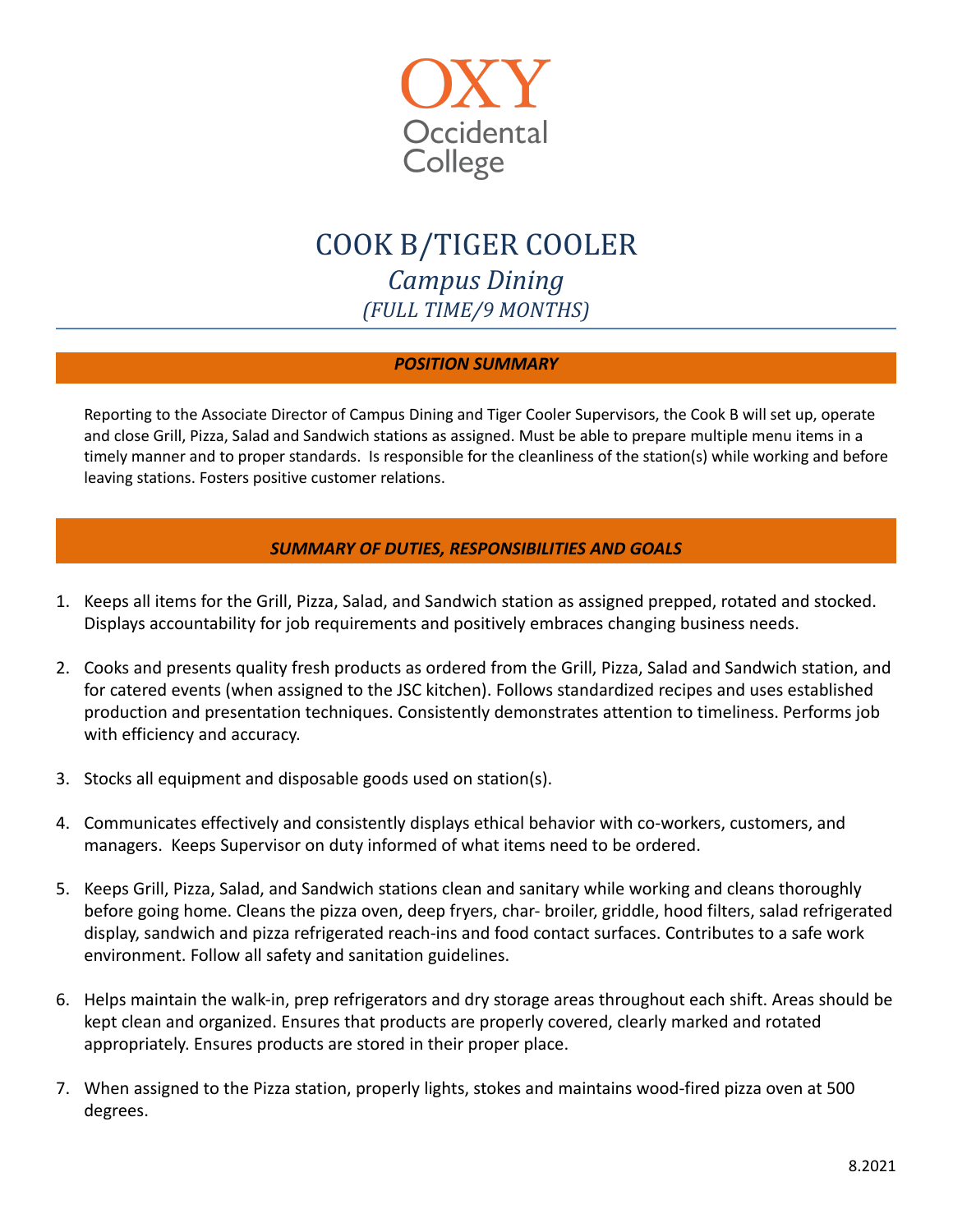- 8. When assigned to JSC Kitchen or Coffee Cart, assists with production and service.
- 9. Ensures staff, guest, food, equipment & facility safety at all times. Performs all duties in a safe manner. Provides assistance needed to identify & prevent hazards
- 10. Provides quality customer service. Handles customer interactions graciously. Acts and dresses professionally.
- 11. Performs other duties as assigned.

#### *QUALIFICATIONS*

- High School diploma preferred. Culinary degree or certificate highly desirable.
- 3 years of prior volume cooking experience in a restaurant style atmosphere required. Must be familiar with short-order cooking. Must have a good working knowledge of kitchen tools and equipment and be able to work with speed and efficiency in a clean manner.
- Must be knowledgeable of kitchen sanitation procedures. ServeSafe Manager Level Certification preferred.
- Must be able to read and communicate effectively in English, specifically verbally with customers.
- Must have a working knowledge of special diets, food allergies and current dietary trends. Must be able to lift up to 50 pounds and be able to tolerate the physical requirements of frequent walking, extended standing, bending, twisting, and repetitive motion.
- Must be able to work effectively within a diverse community of students, employees, faculty, staff and others.

### *APPLICATION INSTRUCTIONS*

Please submit a resume and cover letter explaining how your qualifications meet the requirements of the position to **[resumes@oxy.edu.](mailto:resumes@oxy.edu)**

#### *Additional Information*

Occidental is an Equal Opportunity Employer and does not unlawfully discriminate against employees or applicants on the basis of race, color, religion, sex, sexual orientation, gender identity, gender expression, pregnancy, breastfeeding or related medical condition, national origin, ancestry, citizenship, age, marital status, physical disability, mental disability, medical condition, genetic characteristic or information, military and veteran status, or any other characteristic protected by state or federal law. Occidental is strongly committed to increasing the diversity of the campus community and the curriculum, and to fostering an inclusive, equitable, and just environment within which students, staff, administrators, and faculty thrive. Candidates who can contribute to this goal through their work are encouraged to identify their strengths and experiences in this area. Individuals advancing the College's strategic equity and justice goals and those *from groups whose underrepresentation in the field are particularly encouraged to apply*

*Salary is commensurate with experience and qualifications. A comprehensive benefits package is available that includes:* excellent health, dental, life, and retirement benefits; tuition benefits for the employee, spouse, domestic partner, and